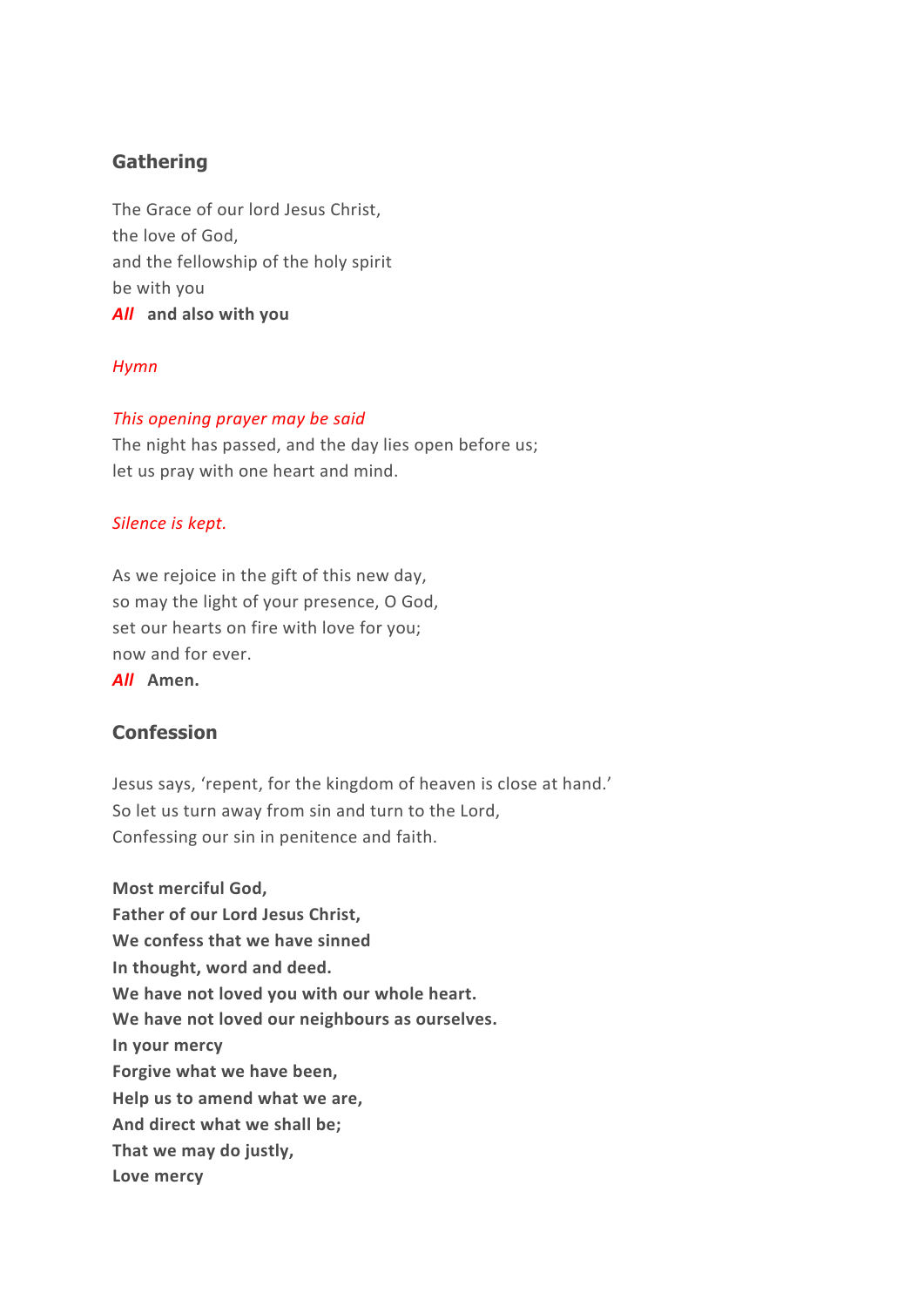# **And walk humbly with you, our God. Amen.**

May the God of love and power Forgive *us* and free *us* from *our* sins, Heal and strengthen *us* by his spirit, And raise *us* to new life in Christ in our Lord. **Amen.** 

# *Hymn*

# **The Word of God**

*If there are two Scripture readings, the first may be read here, or both may be read after the canticle.*

# Old Testament Canticle

## *A Song of David*

- *All* **Splendour and majesty are yours, O God; you are exalted as head over all.**
- 1 Blessed are you, God of Israel, for ever and ever, for yours is the greatness, the power, the glory, the splendour and the majesty.
- 2 Everything in heaven and on earth is yours; yours is the kingdom, O Lord, and you are exalted as head over all.
- 3 Riches and honour come from you and you rule over all.
- 4 In your hand are power and might; yours it is to give power and strength to all.
- 5 And now we give you thanks, our God, and praise your glorious name.
- 6 For all things come from you, and of your own have we given you.
- *All* **Glory to the Father and to the Son and to the Holy Spirit; as it was in the beginning is now and shall be for ever. Amen.**

*1 Chronicles 29.10b-13,14b*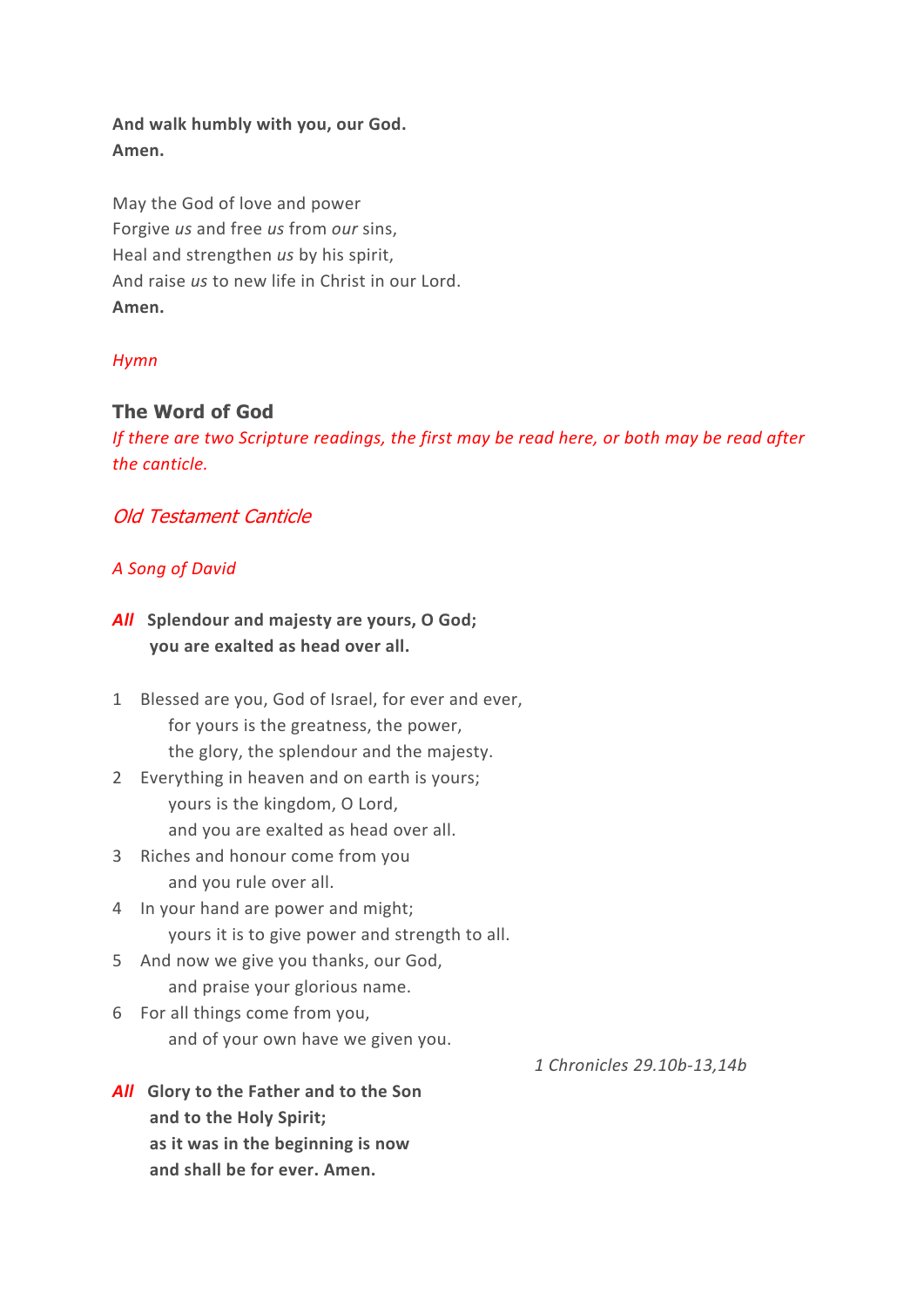*All* **Splendour and majesty are yours, O God; you are exalted as head over all.**

#### *Hymn*

Scripture Reading *One or more readings appointed for the day are read. The reading(s) may be followed by a time of silence.*

Awake, O sleeper, and arise from the dead.

*All* **And Christ shall give you light.** You have died and your life is hid with Christ in God. *All* **Awake, O sleeper, and arise from the dead.** Set your minds on things that are above, not on things that are on the earth. *All* **And Christ shall give you light.** When Christ our life appears you will appear with him in glory.

*All* **Awake, O sleeper, and arise from the dead, and Christ shall give you light.**

#### Gospel Canticle

*from Colossians 3*

- *All* **You have raised up for us a mighty Saviour, born of the house of your servant David.**
- 1 Blessed be the Lord the God of Israel, who has come to his people and set them free.
- 2 He has raised up for us a mighty Saviour, born of the house of his servant David.
- 3 Through his holy prophets God promised of old to save us from our enemies, from the hands of all that hate us,
- 4 To show mercy to our ancestors,
	- and to remember his holy covenant.
- 5 This was the oath God swore to our father Abraham: to set us free from the hands of our enemies,
- 6 Free to worship him without fear, holy and righteous in his sight all the days of our life.
- 7 And you, child, shall be called the prophet of the Most High, for you will go before the Lord to prepare his way,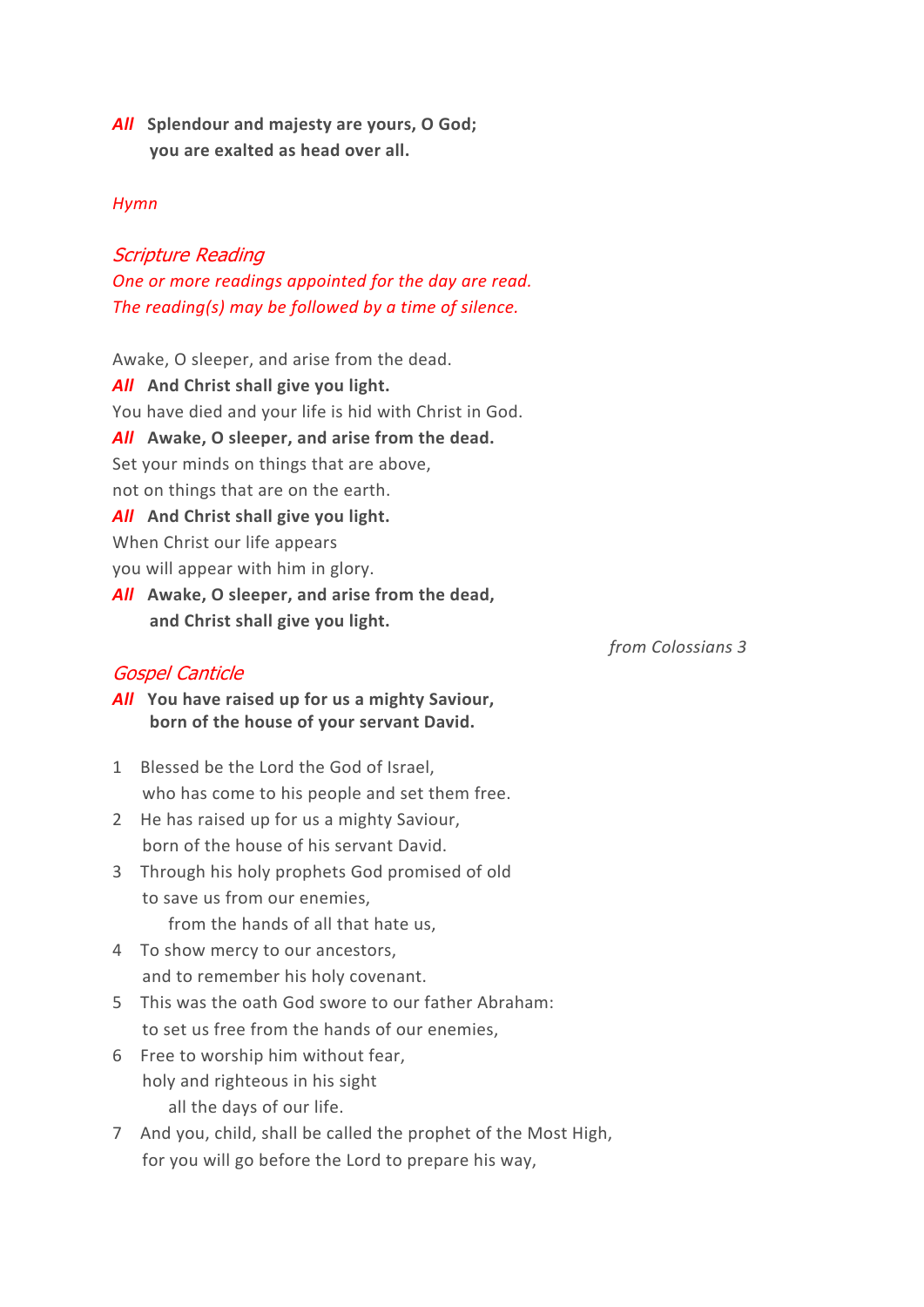- 8 To give his people knowledge of salvation by the forgiveness of all their sins.
- 9 In the tender compassion of our God the dawn from on high shall break upon us,
- 10 To shine on those who dwell in darkness and the shadow of death, and to guide our feet into the way of peace.

*Luke 1.68-79*

- *All* **Glory to the Father and to the Son and to the Holy Spirit; as it was in the beginning is now and shall be for ever. Amen.**
- *All* **You have raised up for us a mighty Saviour, born of the house of your servant David.**

# The Apostles Creed

**I believe in God, the Father almighty, creator of heaven and earth.**

**I believe in Jesus Christ, his only Son, our Lord, who was conceived by the Holy Spirit, born of the Virgin Mary, suffered under Pontius Pilate, was crucified, died, and was buried; he descended to the dead. On the third day he rose again; he ascended into heaven, he is seated at the right hand of the Father, and he will come to judge the living and the dead.**

**I believe in the Holy Spirit, the holy catholic Church, the communion of saints, the forgiveness of sins, the resurrection of the body, and the life everlasting. Amen.**

## **Sermon**

#### *Hymn*